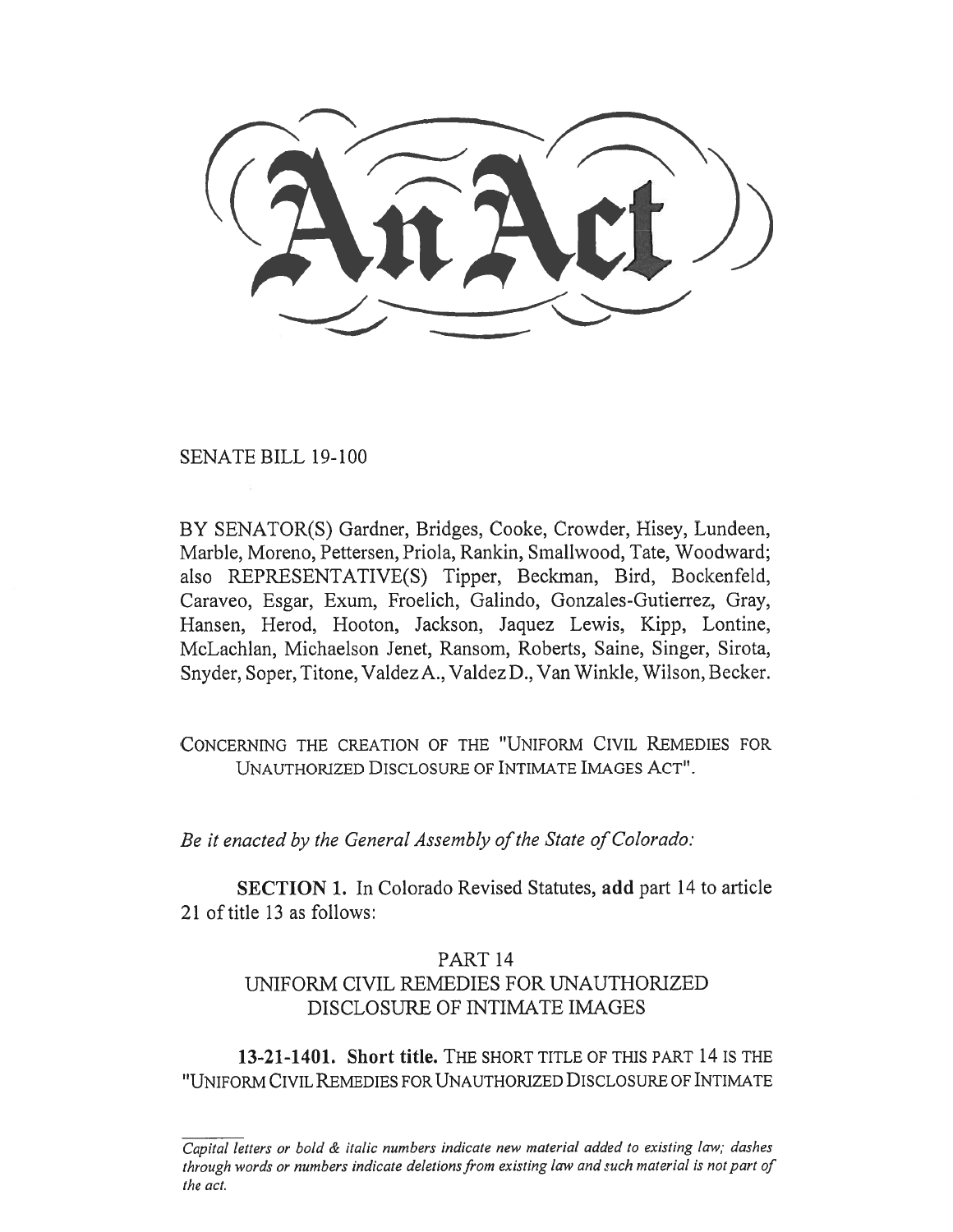IMAGES ACT".

13-21-1402. Definitions. As USED IN THIS PART 14, UNLESS THE CONTEXT OTHERWISE REQUIRES:

(1) "CONSENT" MEANS AFFIRMATIVE, CONSCIOUS, AND VOLUNTARY AUTHORIZATION BY AN INDIVIDUAL WITH LEGAL CAPACITY TO GIVE AUTHORIZATION.

(2) "DEPICTED INDIVIDUAL" MEANS AN INDIVIDUAL WHOSE BODY IS SHOWN IN WHOLE OR IN PART IN AN INTIMATE IMAGE.

(3) "DISCLOSURE" MEANS TRANSFER, PUBLICATION, OR DISTRIBUTION TO ANOTHER PERSON. "DISCLOSE" HAS A CORRESPONDING MEANING.

(4) "IDENTIFIABLE" MEANS RECOGNIZABLE BY A PERSON OTHER THAN THE DEPICTED INDIVIDUAL:

(a) FROM AN INTIMATE IMAGE ITSELF; OR

(b) FROM THE INTIMATE IMAGE AND IDENTIFYING CHARACTERISTIC DISPLAYED IN CONNECTION WITH THE INTIMATE IMAGE.

(5) "IDENTIFYING CHARACTERISTIC" MEANS INFORMATION THAT MAY BE USED TO IDENTIFY A DEPICTED INDIVIDUAL.

(6) "INDIVIDUAL" MEANS A HUMAN BEING.

(7) "INTIMATE IMAGE" MEANS A PHOTOGRAPH, FILM, VIDEO RECORDING, OR OTHER SIMILAR MEDIUM THAT SHOWS:

(a) THE UNCOVERED GENITALS, PUBIC AREA, ANUS, OR FEMALE POSTPUBESCENT NIPPLE OF A DEPICTED INDIVIDUAL; OR

(b) THE DEPICTED INDIVIDUAL ENGAGING IN OR BEING SUBJECTED TO SEXUAL CONDUCT.

(8) "PERSON" MEANS AN INDIVIDUAL, ESTATE, BUSINESS OR NONPROFIT ENTITY, PUBLIC CORPORATION, GOVERNMENT OR

PAGE 2-SENATE BILL 19-100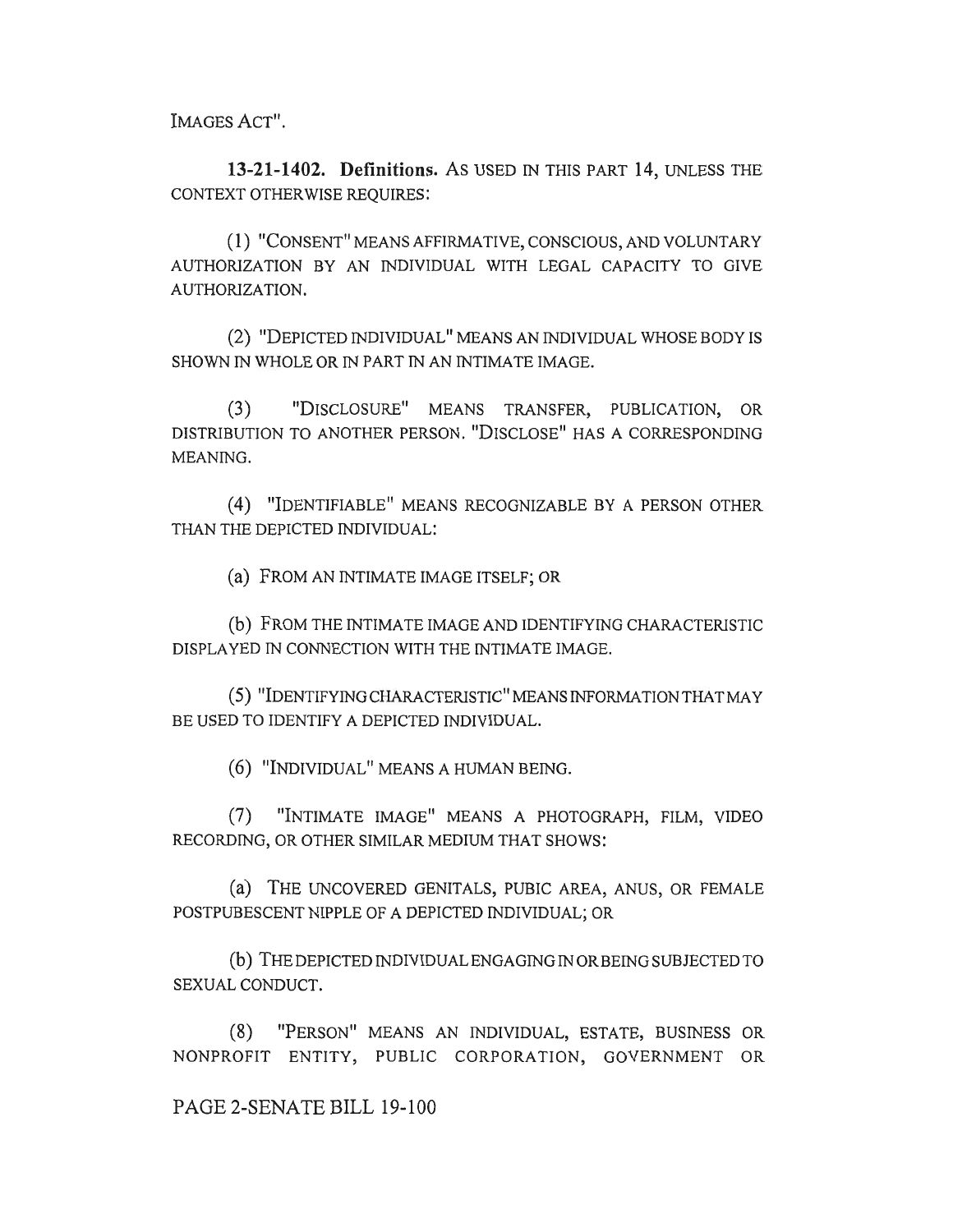GOVERNMENTAL SUBDIVISION, AGENCY, OR INSTRUMENTALITY, OR OTHER LEGAL ENTITY.

- (9) "SEXUAL CONDUCT" INCLUDES:
- (a) MASTURBATION;
- (b) GENITAL, ANAL, OR ORAL SEX;
- (e) SEXUAL PENETRATION OF, OR WITH, AN OBJECT;
- (d) BESTIALITY; OR
- (e) THE TRANSFER OF SEMEN ONTO A DEPICTED INDIVIDUAL.

**13-21-1403. Civil action - definitions.** (1) IN THIS SECTION, UNLESS THE CONTEXT OTHERWISE REQUIRES:

(a) "HARM" MEANS PHYSICAL HARM, ECONOMIC HARM, AND EMOTIONAL DISTRESS WHETHER OR NOT ACCOMPANIED BY PHYSICAL OR ECONOMIC HARM;

(b) "PRIVATE" MEANS:

(I) CREATED OR OBTAINED UNDER CIRCUMSTANCES IN WHICH THE DEPICTED INDIVIDUAL HAD A REASONABLE EXPECTATION OF PRIVACY; OR

(II) MADE ACCESSIBLE THROUGH THEFT, BRIBERY, EXTORTION, FRAUD, FALSE PRETENSES, VOYEURISM, OR EXCEEDING AUTHORIZED ACCESS TO AN ACCOUNT, MESSAGE, FILE, DEVICE, RESOURCE, OR PROPERTY.

(2) EXCEPT AS OTHERWISE PROVIDED IN SECTION 13-21-1404, A DEPICTED INDIVIDUAL WHO IS IDENTIFIABLE AND WHO HAS SUFFERED HARM FROM A PERSON'S INTENTIONAL DISCLOSURE OR THREATENED DISCLOSURE OF AN INTIMATE IMAGE THAT WAS PRIVATE WITHOUT THE DEPICTED INDIVIDUAL'S CONSENT HAS A CAUSE OF ACTION AGAINST THE PERSON IF THE PERSON KNEW OR ACTED WITH RECKLESS DISREGARD FOR WHETHER:

(a) THE DEPICTED INDIVIDUAL DID NOT CONSENT TO THE DISCLOSURE;

PAGE 3-SENATE BILL 19-100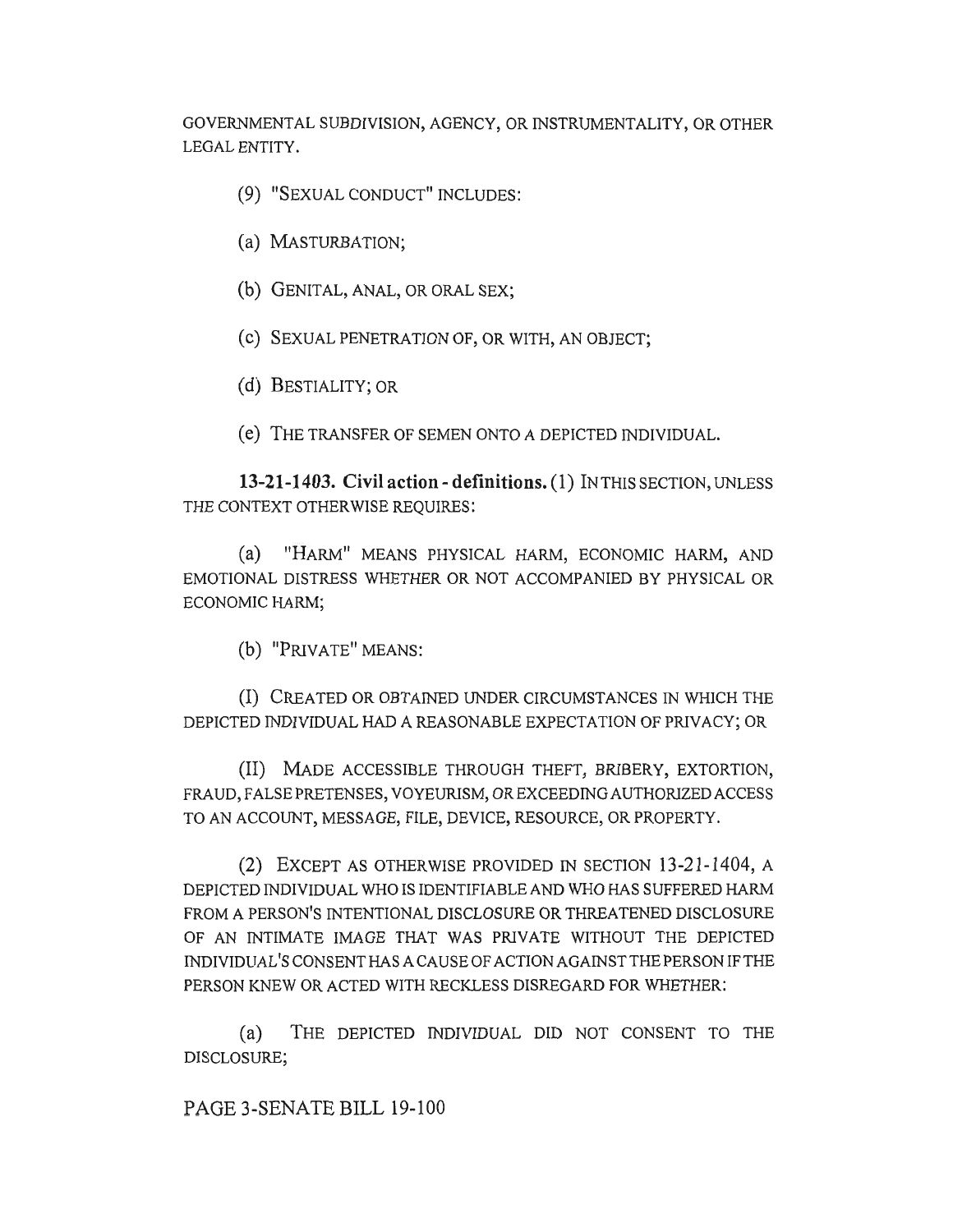(b) THE INTIMATE IMAGE WAS PRIVATE; AND

(c) THE DEPICTED INDIVIDUAL WAS IDENTIFIABLE.

(3) THE FOLLOWING CONDUCT BY A DEPICTED INDIVIDUAL DOES NOT ESTABLISH BY ITSELF THAT THE INDIVIDUAL CONSENTED TO THE DISCLOSURE OF THE INTIMATE IMAGE WHICH IS THE SUBJECT OF THE ACTION OR THAT THE INDIVIDUAL LACKED A REASONABLE EXPECTATION OF PRIVACY:

(a) CONSENT TO THE CREATION OF THE IMAGE; OR

(b) PREVIOUS CONSENSUAL DISCLOSURE OF THE IMAGE.

(4) A DEPICTED INDIVIDUAL WHO DOES NOT CONSENT TO SEXUAL CONDUCT OR THE UNCOVERING OF THE PART OF THE BODY DEPICTED IN THE INTIMATE IMAGE OF THE INDIVIDUAL RETAINS A REASONABLE EXPECTATION OF PRIVACY EVEN IF THE IMAGE WAS CREATED WHEN THE INDIVIDUAL WAS IN A PUBLIC PLACE.

(5) THIS SECTION IS NOT THE EXCLUSIVE REMEDY FOR AN INTENTIONAL DISCLOSURE OR THREATENED DISCLOSURE OF AN INTIMATE IMAGE, A PLAINTIFF MAY ALSO BRING ANY OTHER AVAILABLE COMMON LAW OR STATUTORY CLAIMS.

**13-21-1404. Exceptions to liability - definitions.** (1) IN THIS SECTION, UNLESS THE CONTEXT OTHERWISE REQUIRES:

(a) "CHILD" MEANS AN UNEMANCIPATED INDIVIDUAL WHO IS LESS THAN EIGHTEEN YEARS OF AGE.

(b) "PARENT" MEANS AN INDIVIDUAL RECOGNIZED AS A PARENT UNDER LAW OF THIS STATE OTHER THAN THIS PART 14.

(2) A PERSON IS NOT LIABLE UNDER THIS PART 14 IF THE PERSON PROVES THAT DISCLOSURE OF, OR A THREAT TO DISCLOSE, THE INTIMATE IMAGE WAS:

(a) MADE IN GOOD FAITH IN:

(I) LAW ENFORCEMENT;

PAGE 4-SENATE BILL 19-100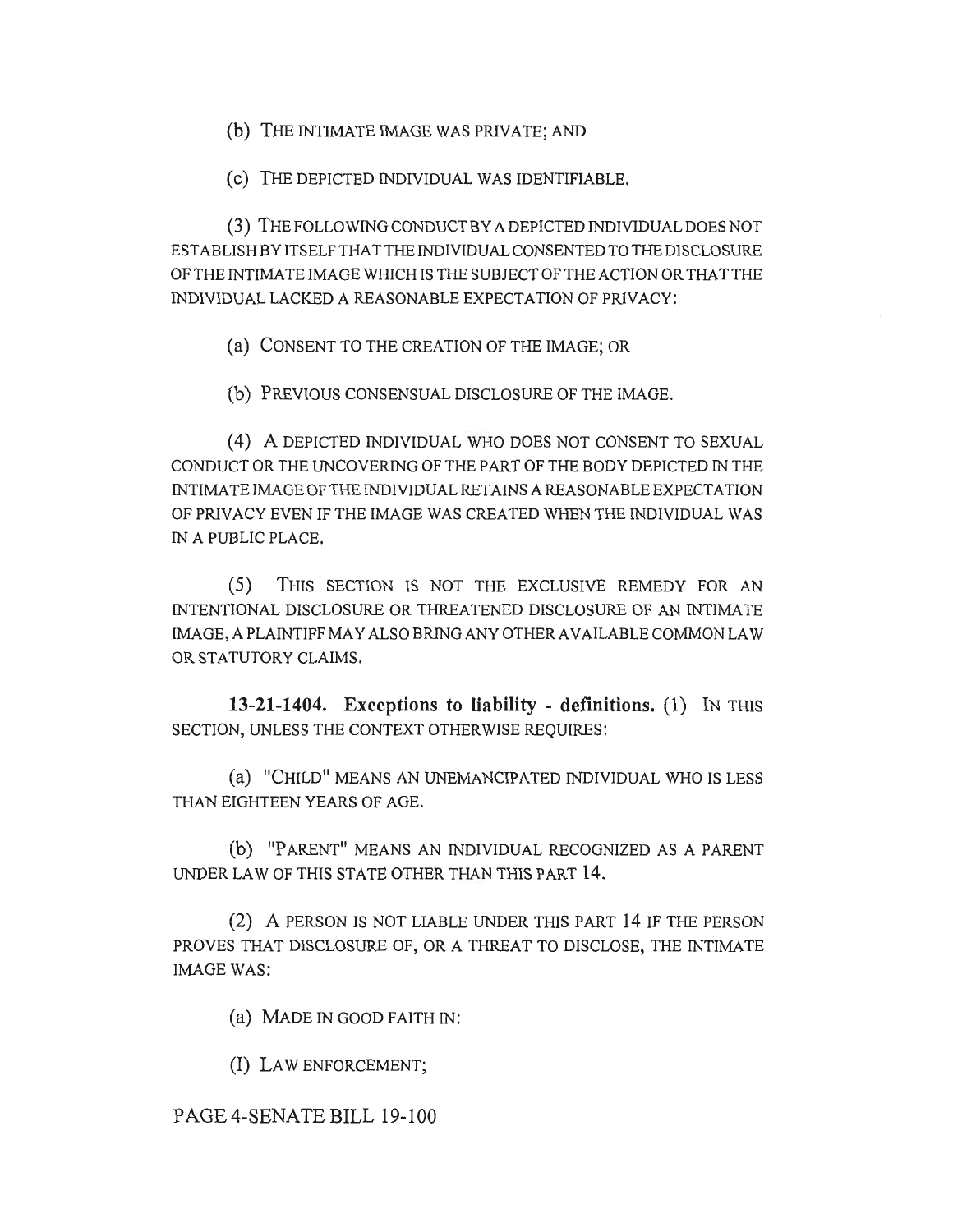(II) A LEGAL PROCEEDING; OR

(III) MEDICAL EDUCATION OR TREATMENT; OR

(b) MADE IN GOOD FAITH IN THE REPORTING OR INVESTIGATION OF:

(I) UNLAWFUL CONDUCT;

(II) UNSOLICITED AND UNWELCOME CONDUCT;

(III) RELATED TO A MATTER OF PUBLIC CONCERN OR PUBLIC INTEREST; OR

(IV) REASONABLY INTENDED TO ASSIST THE DEPICTED INDIVIDUAL.

(3) SUBJECT TO SUBSECTION (4) OF THIS SECTION, A DEFENDANT WHO IS A PARENT, LEGAL GUARDIAN, OR INDIVIDUAL WITH LEGAL CUSTODY OF A CHILD IS NOT LIABLE UNDER THIS PART 14 FOR A DISCLOSURE OR THREATENED DISCLOSURE OF AN INTIMATE IMAGE OF THE CHILD.

(4) IF A DEFENDANT ASSERTS AN EXCEPTION TO LIABILITY UNDER SUBSECTION (3) OF THIS SECTION, THE EXCEPTION DOES NOT APPLY IF THE PLAINTIFF PROVES THE DISCLOSURE WAS:

(a) PROHIBITED BY LAW OTHER THAN THIS PART 14; OR

(b) MADE, POSSESSED, OR DISTRIBUTED FOR THE PURPOSES OF SEXUAL AROUSAL, SEXUAL GRATIFICATION, HUMILIATION, DEGRADATION, OR MONETARY OR COMMERCIAL GAIN.

(5) DISCLOSURE OF, OR A THREAT TO DISCLOSE, AN INTIMATE IMAGE IS NOT A MATTER OF PUBLIC CONCERN OR PUBLIC INTEREST SOLELY BECAUSE THE DEPICTED INDIVIDUAL IS A PUBLIC FIGURE.

**13-21-1405. Plaintiffs privacy.** (1) IN AN ACTION UNDER THIS PART 14:

(a) A PLAINTIFF MAY PROCEED USING A PSEUDONYM IN PLACE OF THE TRUE NAME OF THE PLAINTIFF;

PAGE 5-SENATE BILL 19-100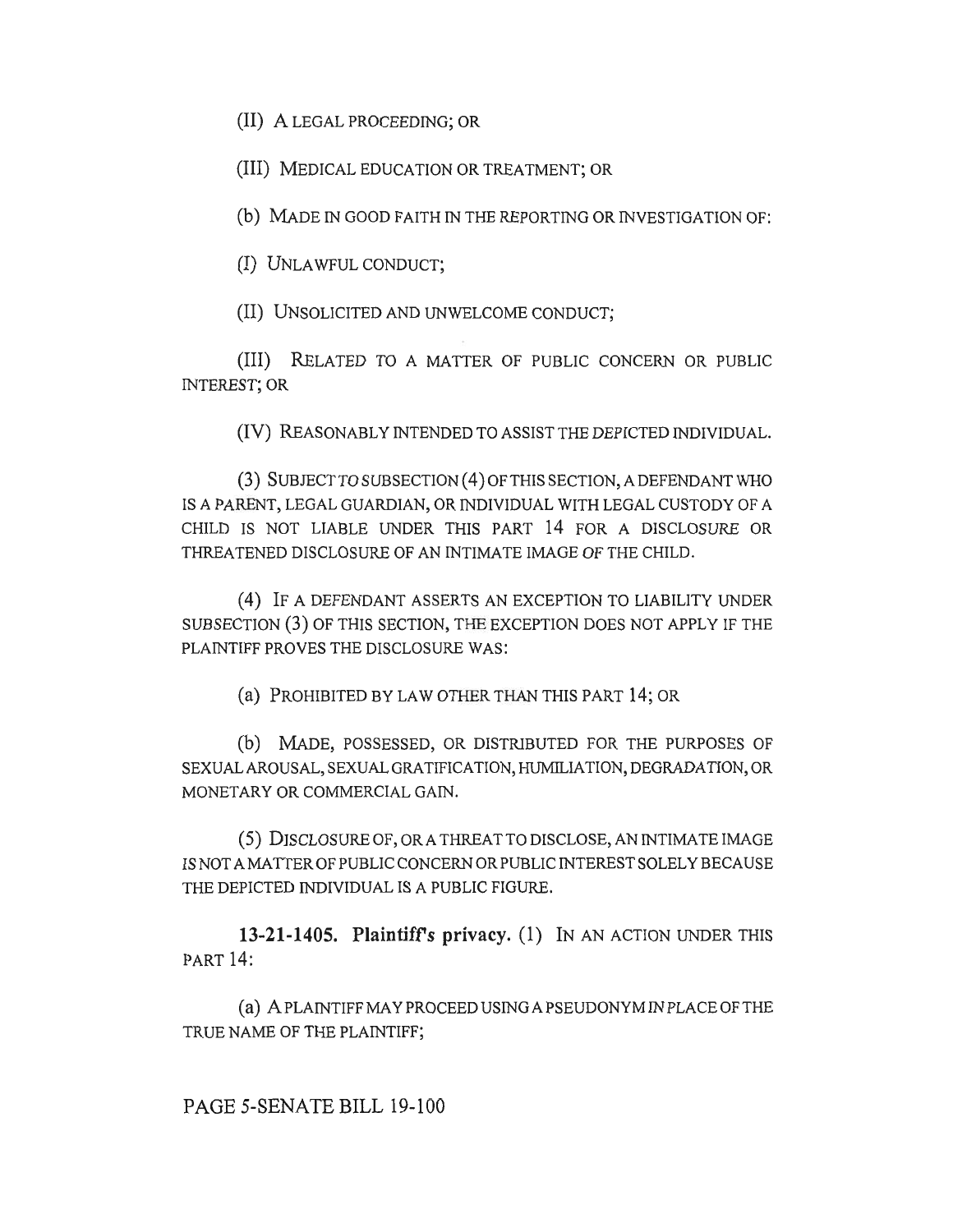(b) THE COURT MAY EXCLUDE OR REDACT FROM ALL PLEADINGS AND DOCUMENTS FILED IN THE ACTION OTHER IDENTIFYING CHARACTERISTICS OF THE PLAINTIFF;

(c) A PLAINTIFF TO WHOM SUBSECTION  $(1)(a)$  OR  $(1)(b)$  OF THIS SECTION APPLIES SHALL FILE WITH THE COURT AND SERVE ON THE DEFENDANT A CONFIDENTIAL INFORMATION FORM THAT INCLUDES THE EXCLUDED OR REDACTED PLAINTIFF'S NAME AND OTHER IDENTIFYING CHARACTERISTICS; AND

(d) THE COURT MAY MAKE FURTHER ORDERS AS NECESSARY TO PROTECT THE IDENTITY AND PRIVACY OF A PLAINTIFF.

**13-21-1406. Remedies. (1)** IN AN ACTION UNDER THIS PART 14, A PREVAILING PLAINTIFF MAY RECOVER:

(a) THE GREATER OF:

(I) ECONOMIC AND NONECONOMIC DAMAGES PROXIMATELY CAUSED BY THE DEFENDANT'S DISCLOSURES OR THREATENED DISCLOSURES, INCLUDING DAMAGES FOR EMOTIONAL DISTRESS WHETHER OR NOT ACCOMPANIED BY OTHER DAMAGES; OR

(II) (A) STATUTORY DAMAGES NOT TO EXCEED TEN THOUSAND DOLLARS AGAINST EACH DEFENDANT FOUND LIABLE UNDER THIS PART 14 FOR ALL DISCLOSURES AND THREATENED DISCLOSURES BY THE DEFENDANT OF WHICH THE PLAINTIFF KNEW OR REASONABLY SHOULD HAVE KNOWN WHEN FILING THE ACTION OR WHICH BECAME KNOWN DURING THE PENDENCY OF THE ACTION.

**(B)** IN DETERMINING THE AMOUNT OF STATUTORY DAMAGES UNDER THIS SUBSECTION (1)(a)(II), CONSIDERATION MUST BE GIVEN TO THE AGE OF THE PARTIES AT THE TIME OF THE DISCLOSURE OR THREATENED DISCLOSURE, THE NUMBER OF DISCLOSURES OR THREATENED DISCLOSURES MADE BY THE DEFENDANT, THE BREADTH OF DISTRIBUTION OF THE IMAGE BY THE DEFENDANT, AND OTHER EXACERBATING OR MITIGATING FACTORS.

(b) AN AMOUNT EQUAL TO ANY MONETARY GAIN MADE BY THE DEFENDANT FROM DISCLOSURE OF THE INTIMATE IMAGE; AND

## PAGE 6-SENATE BILL 19-100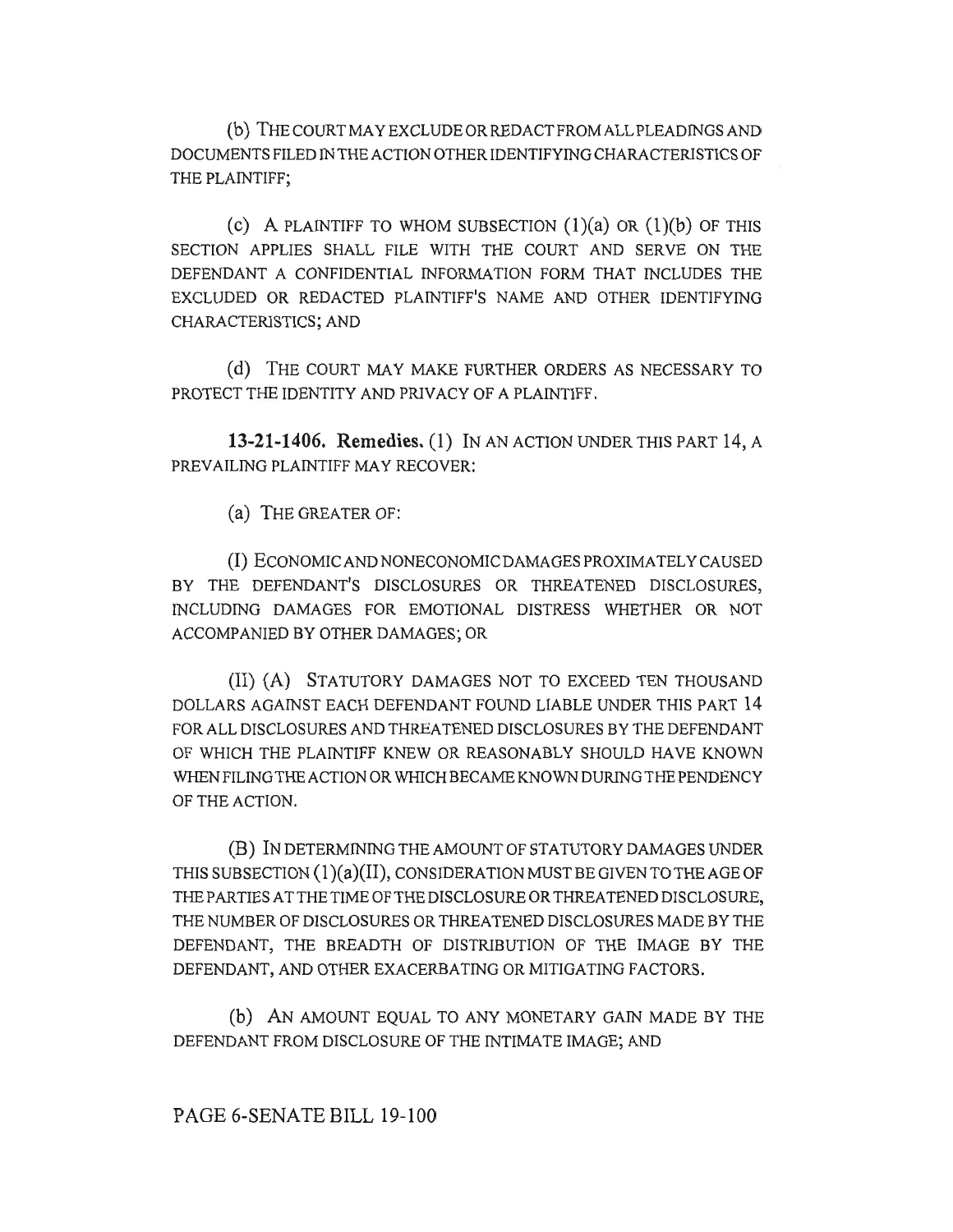(c) PUNITIVE DAMAGES AS ALLOWED UNDER THE LAW OF THIS STATE OTHER THAN THIS PART 14.

(2) IN AN ACTION UNDER THIS PART 14, THE COURT MAY AWARD A PREVAILING PLAINTIFF:

(a) REASONABLE ATTORNEY FEES AND COSTS; AND

(b) ADDITIONAL RELIEF, INCLUDING INJUNCTIVE RELIEF.

(3) THIS PART 14 DOES NOT AFFECT A RIGHT OR REMEDY AVAILABLE UNDER STATE LAW OTHER THAN THIS PART 14.

**13-21-1407. Statute of limitations. (1)** AN ACTION UNDER SECTION 13-21-1403 (2) FOR:

(a) AN UNAUTHORIZED DISCLOSURE MAY NOT BE BROUGHT LATER THAN SIX YEARS FROM THE DATE THE DISCLOSURE WAS DISCOVERED OR SHOULD HAVE BEEN DISCOVERED WITH THE EXERCISE OF REASONABLE DILIGENCE; AND

(b) A THREAT TO DISCLOSE MAY NOT BE BROUGHT LATER THAN SIX YEARS FROM THE DATE OF THE THREAT TO DISCLOSE.

(2) EXCEPT AS OTHERWISE PROVIDED IN SUBSECTION (3) OF THIS SECTION, THIS SECTION IS SUBJECT TO THE TOLLING STATUTES OF THIS STATE.

(3) IN AN ACTION UNDER SECTION 13-21-1403 (2) BY A DEPICTED INDIVIDUAL WHO WAS A MINOR ON THE DATE OF THE DISCLOSURE OR THREAT TO DISCLOSE, THE TIME SPECIFIED IN SUBSECTION (1) OF THIS SECTION DOES NOT BEGIN TO RUN UNTIL THE DEPICTED INDIVIDUAL ATTAINS THE AGE OF MAJORITY.

**13-21-1408. Construction.** (1) THIS PART 14 MUST BE CONSTRUED TO BE CONSISTENT WITH THE FEDERAL "COMMUNICATIONS DECENCY ACT OF 1996", 47 U.S.C. SEC. 230.

(2) THIS SECTION DOES NOT APPLY TO AN INTERACTIVE COMPUTER SERVICE, AS DEFINED IN 47 U.S.C. SEC.  $230(f)(2)$ , FOR CONTENT PROVIDED

PAGE 7-SENATE BILL 19-100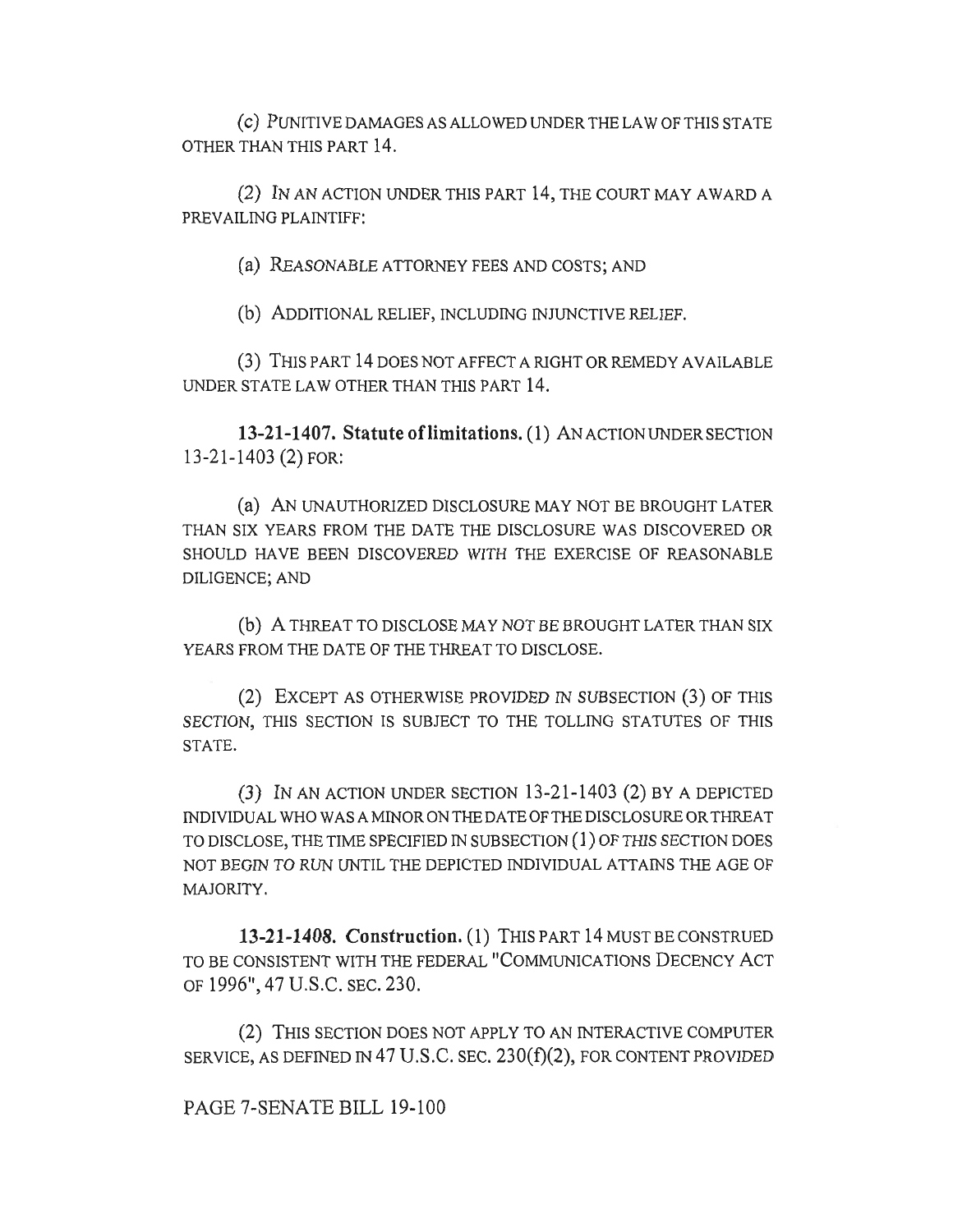BY ANOTHER PERSON.

13-21-1409. Uniformity of application and construction. IN APPLYING AND CONSTRUING THIS PART 14, CONSIDERATION MUST BE GIVEN TO THE NEED TO PROMOTE UNIFORMITY OF THE LAW WITH RESPECT TO ITS SUBJECT MATTER AMONG STATES THAT ENACT IT.

**SECTION 2.** In Colorado Revised Statutes, 18-7-107, repeal (4)(a) as follows:

18-7-107. Posting a private image for harassment - definitions.  $(4)$  (a) An individual whose private intimate parts have been posted or an individual who has had an image displaying sexual acts of the individual posted in accordance with this section may bring a civil action against the person who caused the posting of the private images and is entitled to injunctive relief, the greater of ten thousand dollars or actual damages incurred as a result of the posting of the private images, exemplary damages, and reasonable attorney fees and costs.

**SECTION 3.** In Colorado Revised Statutes,  $18-7-108$ , repeal  $(4)(a)$ as follows:

 $18 - 7 - 108.$ Posting a private image for pecuniary gain definitions.  $(4)$  (a) An individual whose private intimate parts have been posted or an individual who has had an image displaying sexual acts of the individual posted in accordance with this section may bring a civil action against the person who caused the posting of the private images and is entitled to injunctive relief, the greater of ten thousand dollars or actual damages incurred as a result of the posting of the private images, exemplary damages, and reasonable attorney fees and costs.

**SECTION 4. Applicability.** This act applies to acts committed on or after the effective date of this act.

**SECTION 5.** Safety clause. The general assembly hereby finds,

PAGE 8-SENATE BILL 19-100